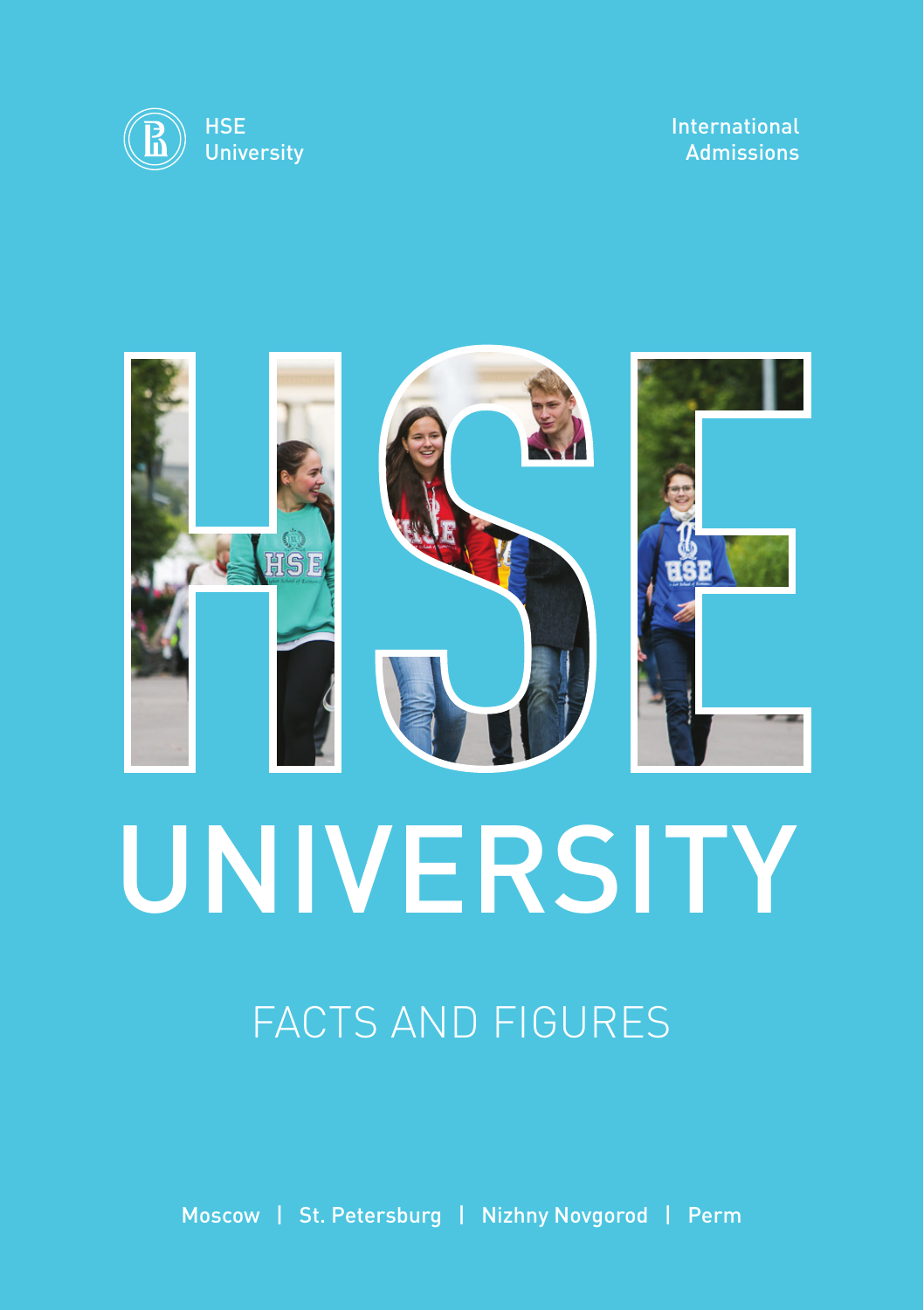# COMPREHENSIVE UNIVERSITY

Consistently ranked as one of Russia's top universities, HSE University is a leader in Russian education and one of the preeminent economics and social sciences universities in Eastern Europe and Eurasia.

Our students come from all over the world to study in English or Russian in Bachelor's, Master's, PhD, and non-degree programmes. Education at HSE University combines a strong theoretical foundation with valuable practicebased experience.

HSE University now ranks among the world's top 300 universities in two international rankings: the Quacquarelli Symonds World University Rankings and the Times Higher Education World University Rankings.

#### **Fields of Study:**

- Accounting and Finance
- Arts and Design
- Biology and Biotechnology
- Chemistry
- Communications and Media
- Computer Science, Information Systems and Engineering
- Economics, Business and Management
- Geography
- Humanities
- $\bigoplus$ *[admissions.hse.ru/en](https://admissions.hse.ru/en)*
- n *[facebook.com/hse.inter](https://www.facebook.com/hse.inter)*
- $\bullet$ *WhatsApp: +7 (916) 3118521*
- $\bullet$  Law
- Mathematics
- Philology and Linguistics
- Physics
- Political Science and Area Studies
- Psychology
- Social Sciences
- Urban Studies
- World Economy and International **Affairs**

| <b>You</b> youtube.com/hse     |
|--------------------------------|
| o instagram.com/hse.interapply |
| coursera.org/hse               |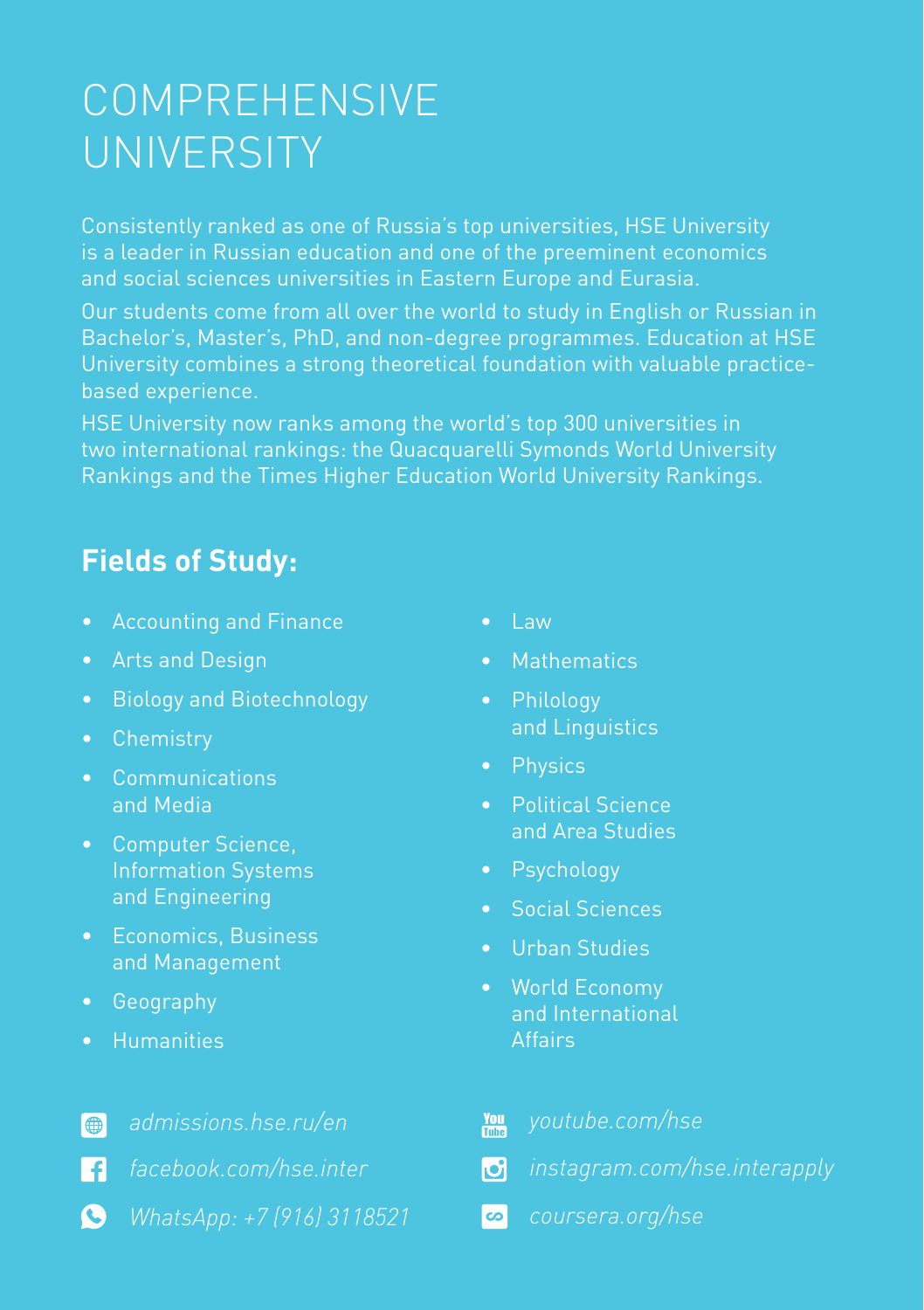#### **HSE Moscow**

**Bachelor's and Master's programmes:** 

54 Bachelor's programmes

138 Master's programmes

#### **Tuition fee:**

5270 - 18 240 USD / year

## **Estimated cost per month:**

**Food** – 200 USD

**Transport** – 13 USD

**Internet, mobile connection** –  $61$ ISD

**Entertainment and sports** – 68 USD

**Total:** 287 USD

#### **Non-degree programmes:**

- International Prep Year programmes
	- Basic course 2650 USD
	- Intensive course 1300 USD

**English-taught programmes:**

5 Bachelor's programmes

31 Master's programmes

> — English Preparatory Programme in Economics – 2340 USD *preparatory.hse.ru/en*

- Russian Language Courses: — Basic course – upon request— Intensive course – upon request *[hse.ru/en/rfl](https://www.hse.ru/en/rfl)*
- Summer University 200 USD per 1 ECTS *[hse.ru/summer](https://www.hse.ru/international/summer/)*
- Semester in Moscow 150 USD per 1 ECTS *[hse.ru/semester](https://www.hse.ru/international/semester)*
- International Study Tour Experience *[hse.ru/en/studytour](https://www.hse.ru/en/studytour)*
- Class Experience (for prospective graduate students) *[admissions.hse.ru/en/](https://admissions.hse.ru/en/polls/410020256.html) polls/410020256.html*

 $*1$  USD = 74 RUB International Admissions: *[admissions.hse.ru/en](https://admissions.hse.ru/en)*

Phone: +7 (495) 531 0059 E-mail: inter@hse.ru WhatsApp: +7 (916) 311 8521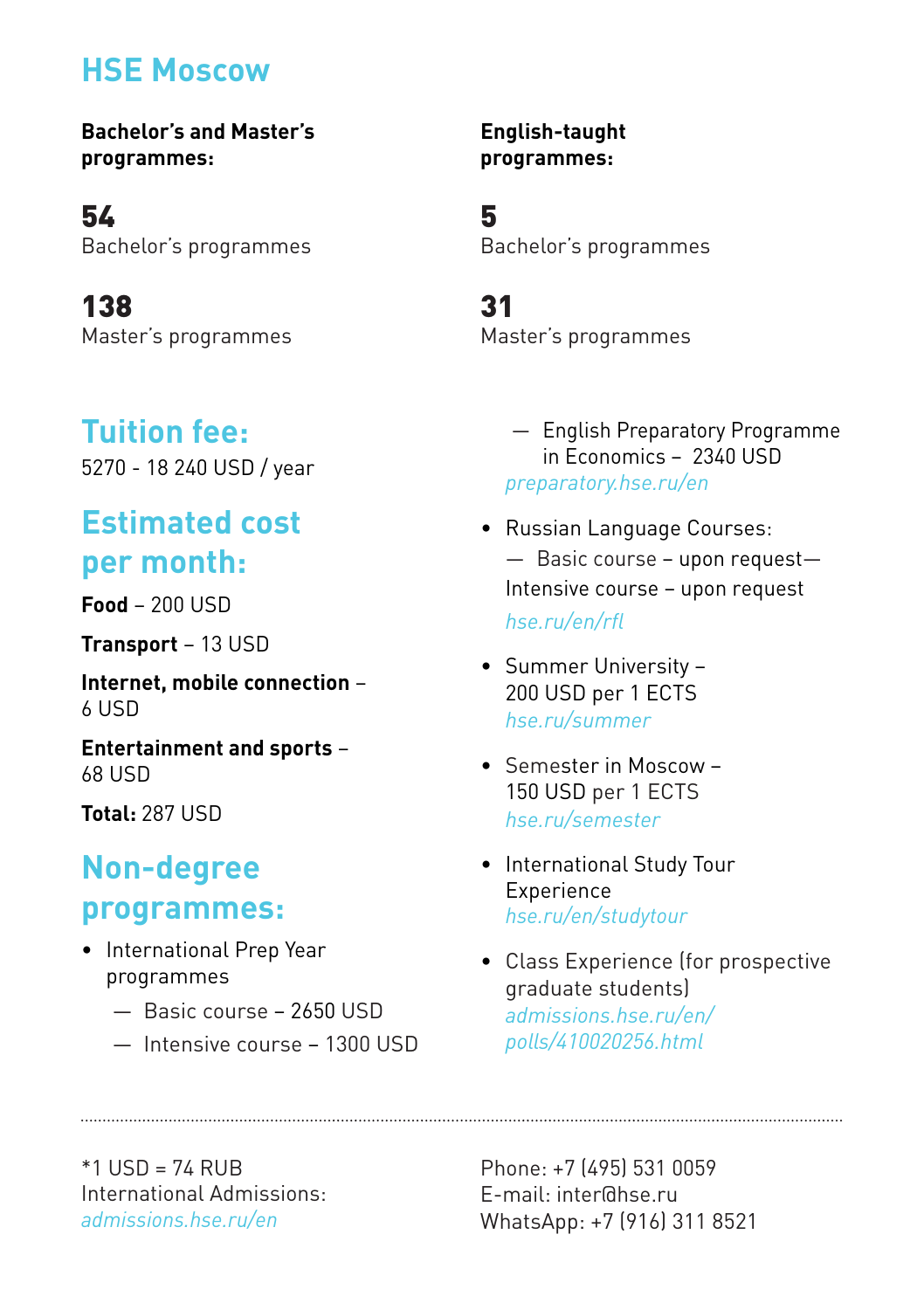#### **HSE Saint Petersburg**

**Bachelor's and Master's programmes:** 

14 Bachelor's programmes

25 Master's programmes

### **Tuition fee:**

3400 – 6100 USD / year

## **Estimated cost per month:**

**Food** – 160 USD

**Transport** – 15 USD

**Internet, mobile connection** – 7 USD

**Entertainment and sports** – 55 USD

**Total:** 237 USD

**English-taught programmes:**

3 Bachelor's programmes

9 Master's programmes

#### **Non-degree programmes:**

- Semester in Saint Petersburg 100 USD per 1 ECTS *[spb.hse.ru/io/semester](https://spb.hse.ru/io/semester)*
- HSE St. Petersburg Summer School – from 530 to 1000 USD per 1 course *[spb.hse.ru/international/sumsch](https://spb.hse.ru/io/sumsch/)*
- International Research School from 340 to 675 USD per 1 track *[https://spb.hse.ru/io/](https://spb.hse.ru/io/researchschool/) researchschool/*
- Annual IPSA HSE Summer School in Concepts, Methods, and Techniques in Political Science – 100 USD for special courses / 250 USD for general courses *[spb.hse.ru/ipsa](https://spb.hse.ru/ipsa)*
- Topography of Imperial Power: Political and Cultural Space of Saint Petersburg – from 1100 EUR *[spb.hse.ru/impower](http://spb.hse.ru/impower)*

 $*1$  USD = 74 RUB International Admissions: *[spb.hse.ru/admissions](https://spb.hse.ru/admissions)*

Phone: +7 (812) 644 5911 \*61583 E-mail: iadmission-spb@hse.ru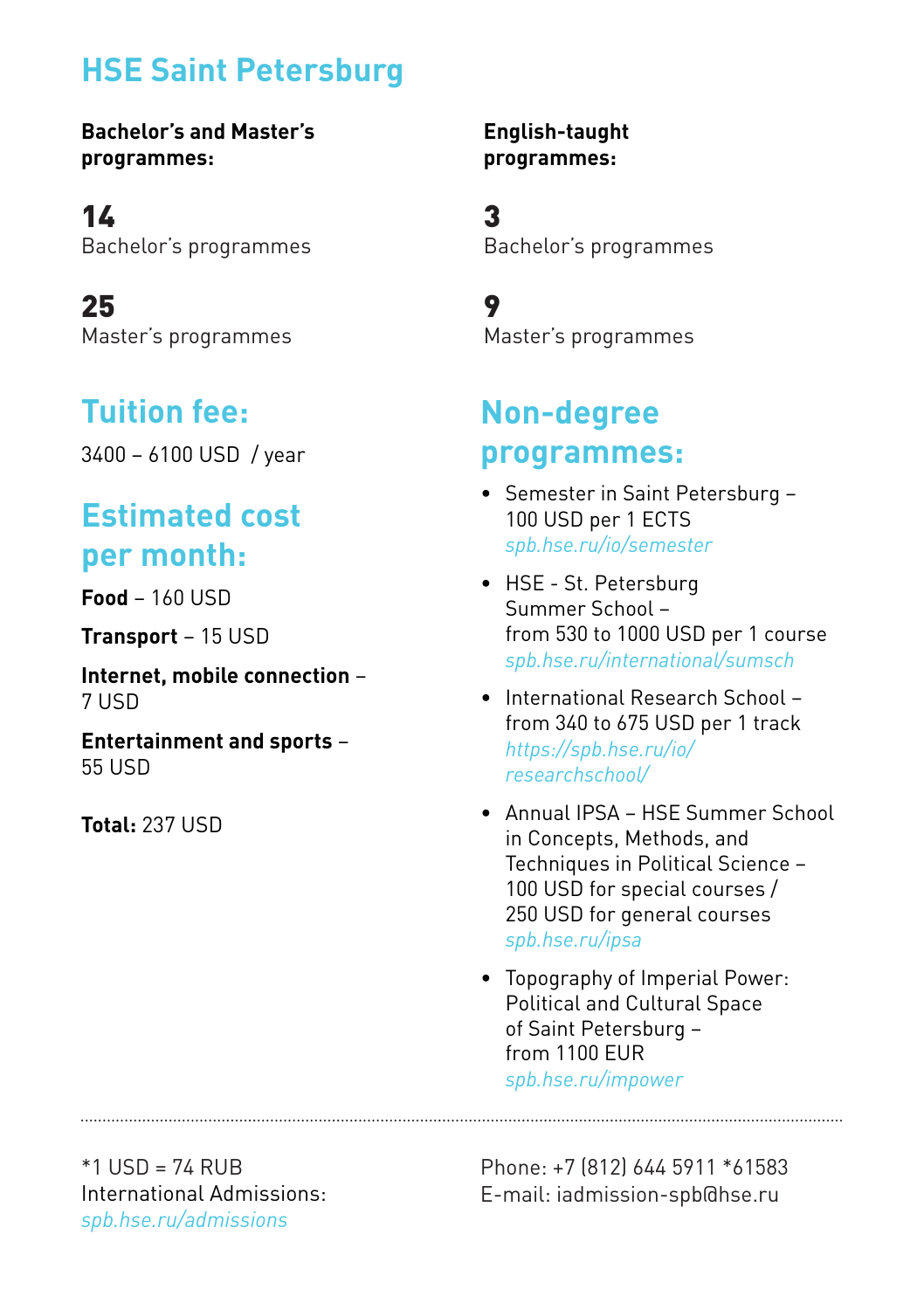## **HSE Nizhny Novgorod**

**Bachelor's and Master's programmes:** 

10 Bachelor's programmes

14 Master's programmes

## **Tuition fee:**

2300 - 8900 USD / year

## **Estimated cost per month:**

**Food** – 135 USD

**Transport** – 10 USD

**Internet, mobile connection** – 7 USD

**Entertainment and sports** – 55 USD

**Total:** 207 USD

**English-taught programmes:**

4 Master's programmes

#### **Non-degree programmes:**

- Semester in Nizhny Novgorod upon request *[nnov.hse.ru/en/intnn/semester\\_](https://nnov.hse.ru/en/intnn/semester_abroad) abroad*
- Russian Language Preparatory Course –
	- Basic Course (2 semesters) 1 350 USD
	- Intensive Course (1 semester) – 810 USD

*[nnov.hse.ru/en/intnn/russian\\_lang](https://nnov.hse.ru/en/intnn/russian_lang)*

- Summer School "Gorky-Quest" From 270 USD *[nnov.hse.ru/en/intnn/russian\\_](https://nnov.hse.ru/en/intnn/russian_summer) summer*
- Summer School "Russian Economy & Business" – upon request *[nnov.hse.ru/summereconomics](https://nnov.hse.ru/summereconomics)*

 $*1$  USD = 74 RUB International Admissions: *[nnov.hse.ru/en/intnn](https://nnov.hse.ru/en/intnn)*

Phone: +7 (831) 416 9575 WhatsApp: +7 (915) 932 0816 E-mail: enternn@hse.ru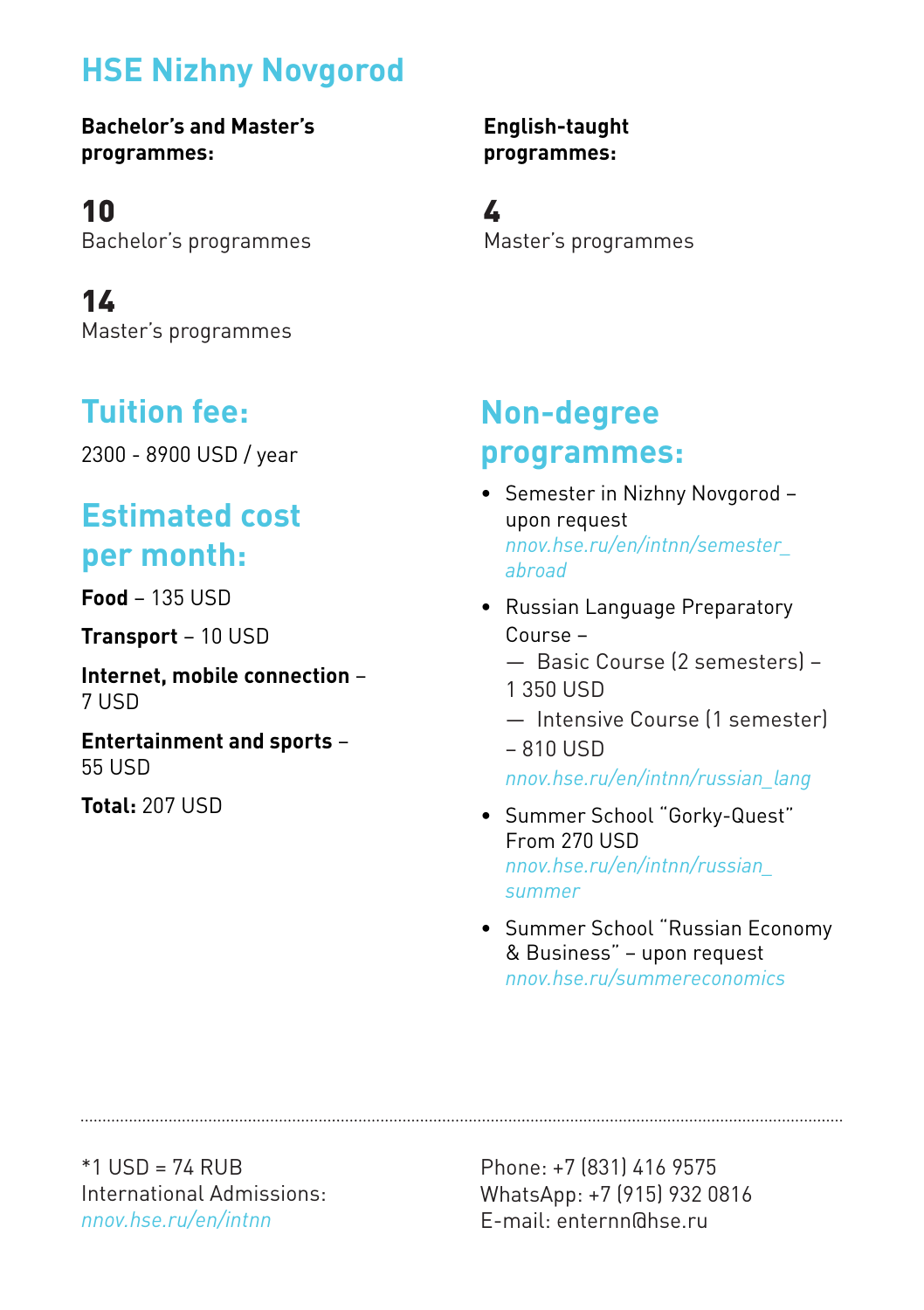## **HSE Perm**

#### **Bachelor's and Master's programmes:**

8 Bachelor's programmes

#### **Tuition fee:**

2030 - 4330 USD / year

#### **Estimated cost per month:**

**Food** – 122 USD

**Transport** – 8 USD

**Internet, mobile connection** – 7 USD

**Entertainment and sports** – 54 USD

**Total:** 191 USD

8 Master's programmes

#### **Non-degree programmes:**

- Russian as a Foreign Language:
	- For full programme 1285 USD
	- For intensive programme 945 USD

*[perm.hse.ru/en/admissions/rusperm](https://perm.hse.ru/en/admissions/rusperm)*

• Perm Term (Russian Language and Culture) – upon request *[perm.hse.ru/en/upr/inoffice/](https://perm.hse.ru/en/upr/inoffice/permterm) permterm*

\*1 USD = 74 RUB International Admissions: *[perm.hse.ru/en/admissions](https://perm.hse.ru/en/admissions)*

Viber, WhatsApp, IMO: +7 (919) 486 6131 E-mail: admissionsperm@hse.ru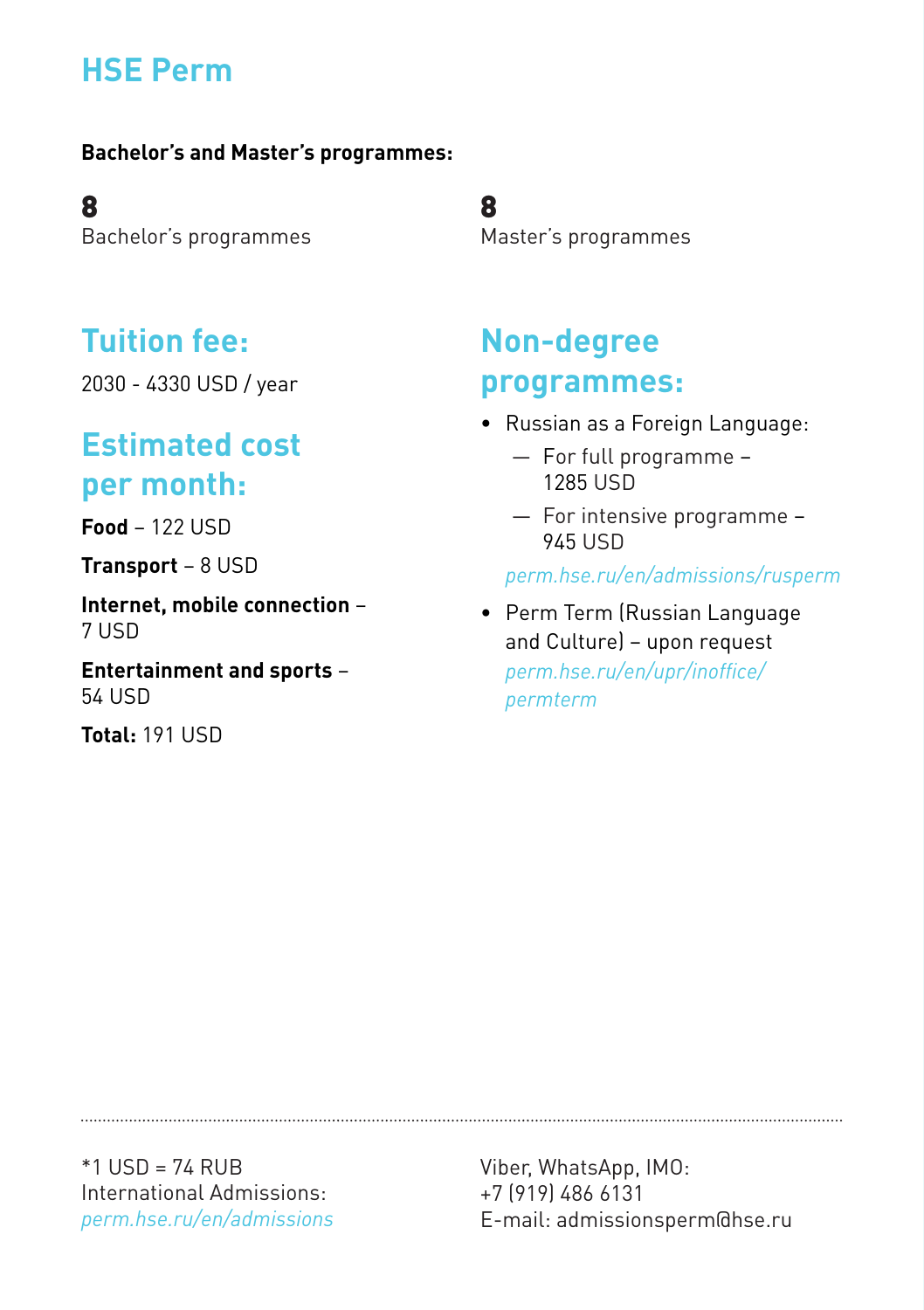# HOW TO APPLY

#### **The admission procedure is online-based and entirely free.**

#### **Register your personal account on the** *[admissions.hse.ru/en](https://admissions.hse.ru/en)* **website.**

- Choose up to two programmes
- Submit an online application form
- Take entrance exams (for Bachelor's) / Submit your portfolio (for Master's)
- Check for the programme's decision in your personal account and confirm the enrolment
- Prepare all required documents in accordance with Step 4 in «How to apply» section on *admissions.hse.ru*

#### $\curvearrowleft$ Application deadline:

**August 15 for undergraduate applicants; August 10 for graduate applicants.**

**You have to sit for entrance exams** (online through your personal account or according to the schedule) **before August 20 / upload your portfolio to the personal online account before August 10**

Classes start: **September 1** (for some classes - October 1)



For more information, please visit **admissions.hse.ru/en**

#### **Scholarships Projects**

Each year, HSE awards a number of **full-tuition and partial scholarships\*\*** to international students. Our scholarships are merit-based and depend on students' entrance exam scores and portfolios. Once the application form submitted online, every applicant is considered for a scholarship.

\*All price calculations for the 2021/2022 academic year are intended for estimation purposes only (1 USD = 74 RUB)

\*\*Please note that scholarships are not available for some programmes